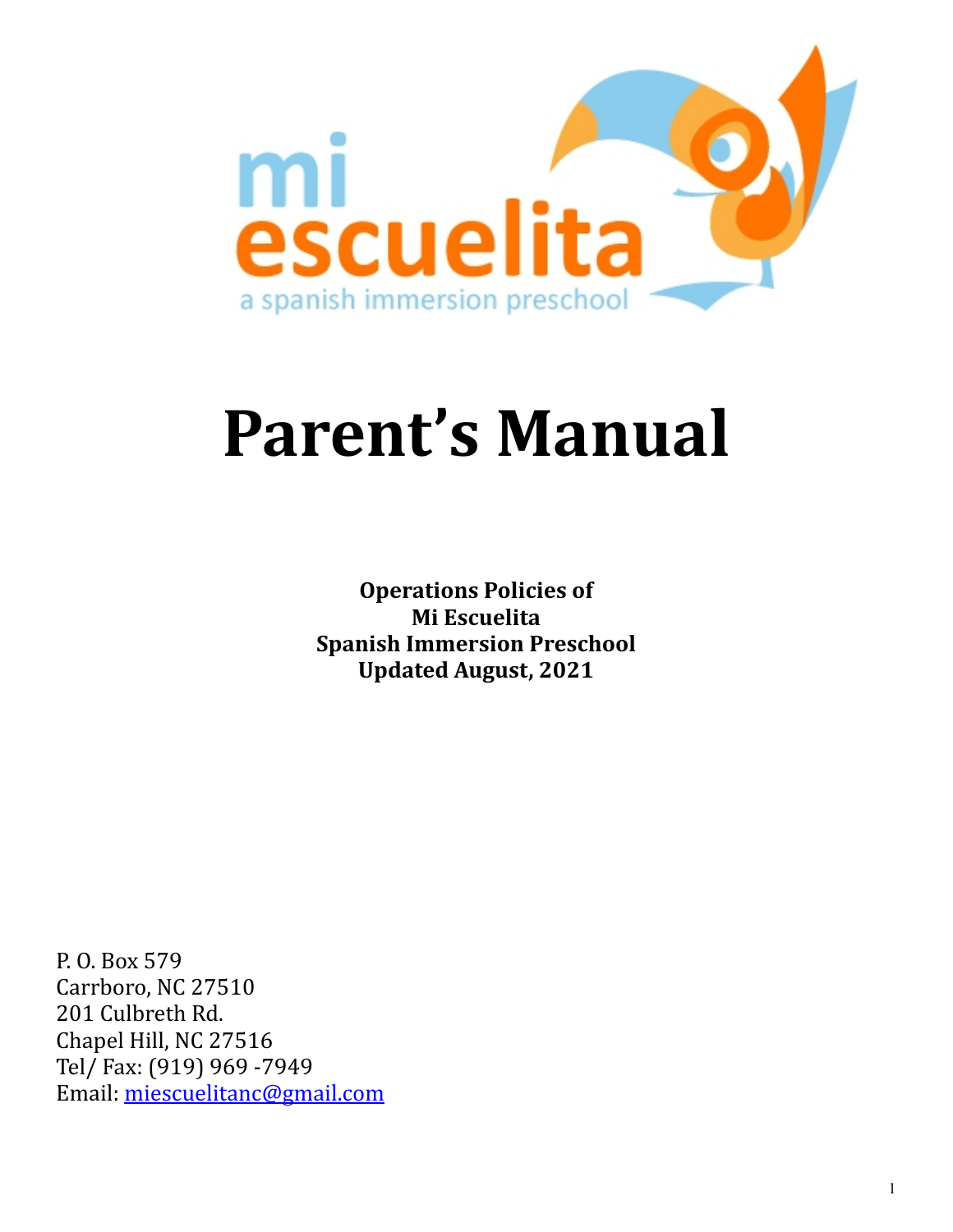# **Table of Contents**

| Philosophy                                     | 3  |
|------------------------------------------------|----|
| Admissions                                     | 3  |
| <b>Registration Procedures</b>                 | 4  |
| <b>Fees and Tuition</b>                        | 4  |
| <b>Teacher-Child Ratios</b>                    | 6  |
| <b>Operational Hours and Safety Procedures</b> | 6  |
| <b>General Schedule of Activities</b>          | 8  |
| <b>Physical Activity Practices</b>             | 9  |
| Meals                                          | 10 |
| <b>Birthday Celebrations</b>                   | 12 |
| Things Children Need                           | 13 |
| In Case of Illness                             | 14 |
| Medication                                     | 15 |
| Reporting Suspected Abuse and Neglect          | 15 |
| Transportation                                 | 15 |
| Inclement Weather                              | 15 |
| <b>Building Maintenance</b>                    | 16 |
| <b>Family Involvement</b>                      | 18 |
| Parent-Teacher Communication                   | 19 |
| <b>Parent Code of Conduct</b>                  | 20 |
| Discipline                                     | 21 |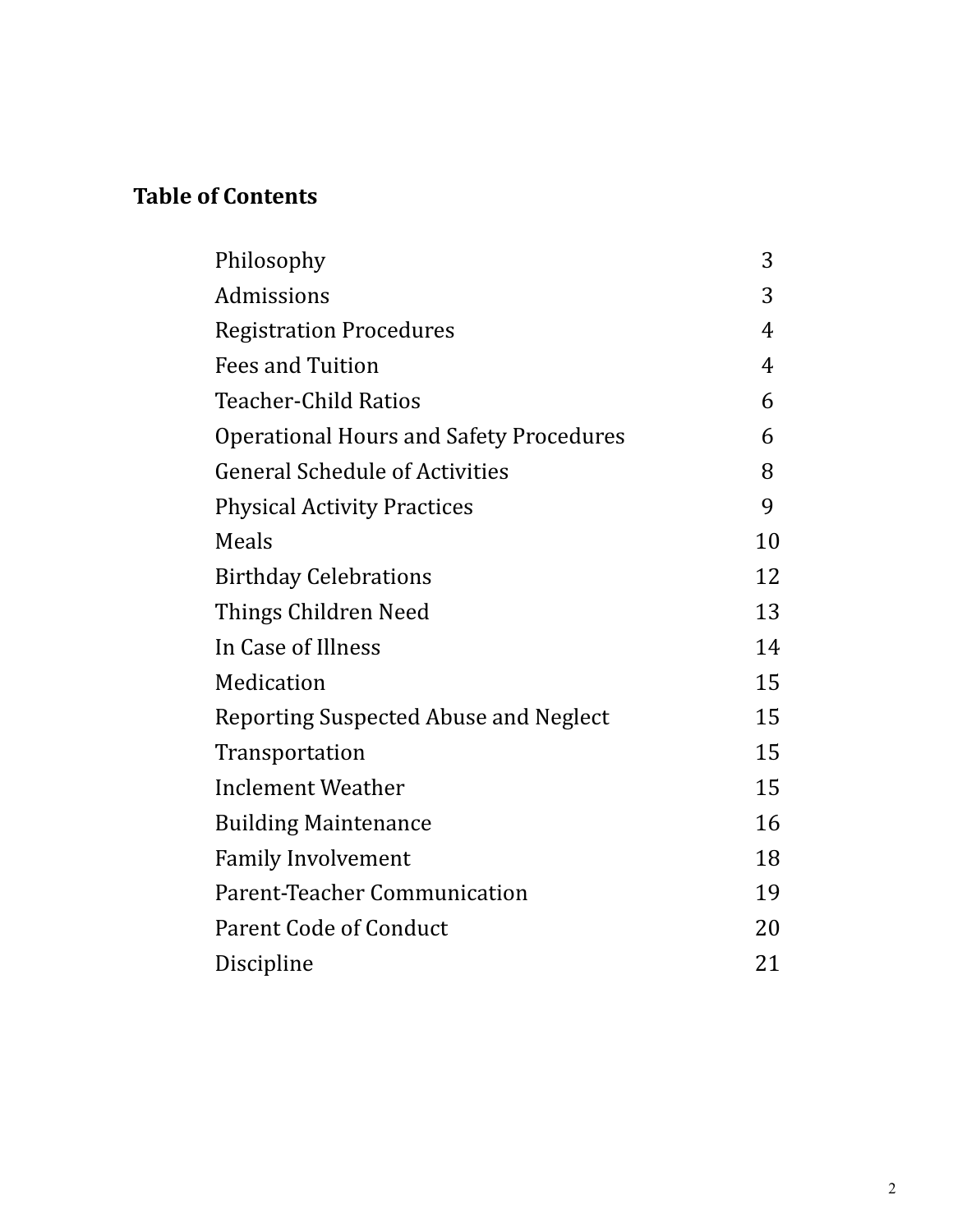## **Philosophy**

Mi Escuelita preschool is a Spanish immersion program for children between 1 and 5 years of age. Our objective is to offer parents a safe, loving, and trustworthy environment where they may leave their children for childcare, and where children will be able to speak and learn Spanish.

Mi Escuelita began in 1995 as a mission of Pastor Maria Teresa Palmer and Iglesia Unida de Cristo, a Spanish-speaking protestant congregation in Chapel Hill, North Carolina. Iglesia Unida founded this program as a ministry to the Spanish-speaking population, where parents could feel comfortable relating to Spanish-speaking staff and where Hispanic children could receive reinforcement in the language of the home. 

Mi Escuelita incorporated as a  $501(c)$  (3) non-profit corporation in 1999, and enacted by-laws reflective of its proud history. We became an independent program in 2001 and continue with our commitment in serving Hispanic children and their families, as well as encouraging English-speaking families to enroll their preschoolers so they can learn Spanish language and Latin American culture at an early age. With each day's play, mealtime, naptime and stimulating activities in Spanish, English-speaking children acquire a second language naturally and Spanish-speaking children maintain fluency in their native language. Both groups of children gain or reinforce skills that educational research unequivocally demonstrates will serve them well throughout their academic lives. Simply put, students with bi-lingual skills do better in school and develop lifelong skills as contributing citizens of an increasingly global world.

## **Admissions**

Admission is available to any child between 1 and 5 years old. Mi Escuelita admits students of any race, color, ethnic origin, disability, sex, gender identity, or religion, to all rights, privileges, programs and activities generally accorded or made available to students at school.

Admission decisions reflect Mi Escuelita's commitment to multicultural and pedagogical excellence by ensuring enrollment of a cross-section of students from both genders as well as the ethnic and socio-economic groups found in our community, and by ensuring that each class maintains a core group of Spanishspeaking children. Children are accepted in the order in which their applications are received. When possible, priority is given to Hispanic families and siblings of children enrolled in the program.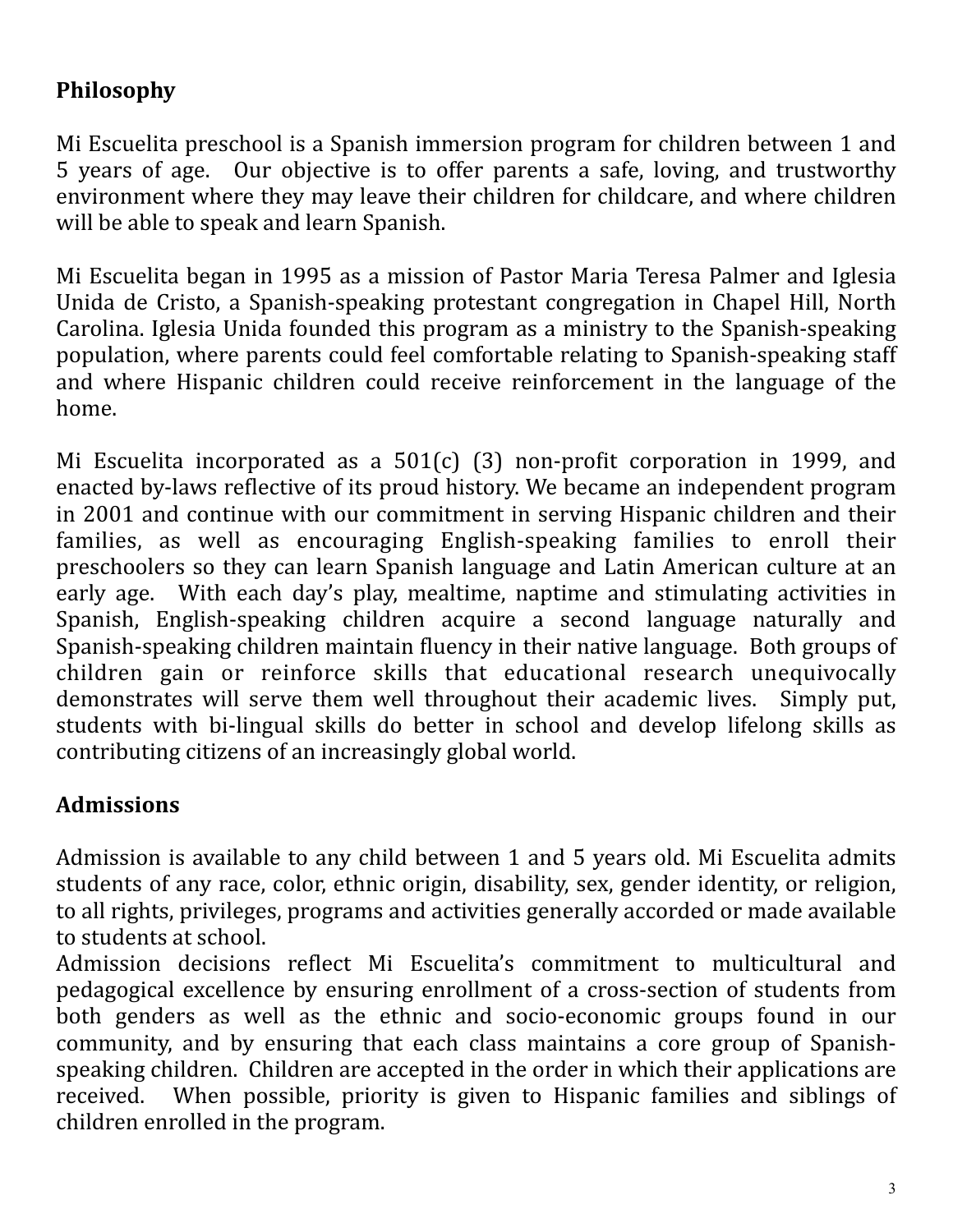#### **Registration Procedures**

If you are interested in enrolling a child at Mi Escuelita, you may schedule to have a tour of the program. If you wish to register a child, you must submit a completed application and a \$35 nonrefundable application fee. As soon as there is an opening for your child, you will receive notification to give you the opportunity to enroll your child and provide you with a date by which you must submit a deposit of \$500 and a non-refundable \$230 confirmation fee to hold the space for your child. This fee will be used to pay for materials your child needs and uses during his/her first year at Mi Escuelita.

The deposit of \$500 will be used for the child's last month of tuition. These funds will be drawn upon only to credit the last month's tuition. (No interest is paid on this amount.)

An emergency medical release, copies of immunization records, and any other forms provided you by Mi Escuelita must be on file before a child can start attending.

#### **Fees and Tuition**

Tuition rates are approved by the Mi Escuelita Board of Directors each year. For monthly tuition charges, please refer to the school website.

Tuition is paid monthly and due on the first of each month. Any payments received after the  $5<sup>th</sup>$  of the month are subject to a late payment fee of \$ 25 that will be added to the following month's payment. If the  $5<sup>th</sup>$  is on a Saturday, Sunday, holiday or bad weather day, the last permissible day to make a timely tuition payment will be on the next day that Mi Escuelita is in session. Monthly tuition is the same throughout the year, including months with holidays or school closings due to bad weather.

Checks should be made payable to Mi Escuelita and clearly marked with the student's name. A \$35 fee will be charged for returned checks.

For income tax preparation, you can request the EIN (Employer Identification Number) of the preschool from the director.

Your child's first month's tuition is due in full on the first day of attendance at Mi Escuelita. This amount will be deposited and credited immediately. To avoid late payments and to more easily make tuition payments, please contact your bank to arrange automatic bank draft tuition payments. You must notify your bank if/when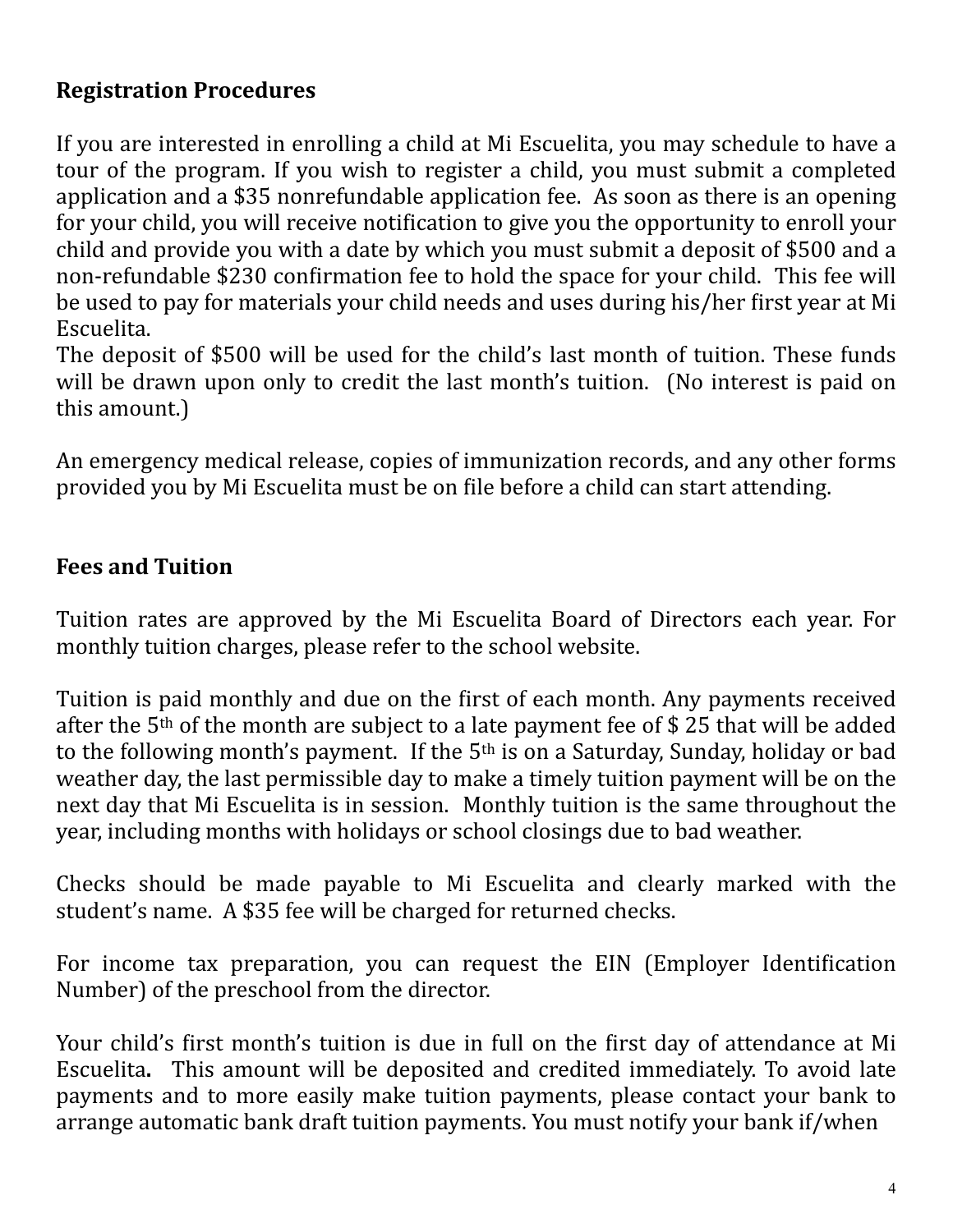your child's tuition changes and to stop the payments when your child stops attending the school.

Families are responsible for the full tuition payment every month regardless of absences due to family vacation, illness or other reasons – monthly tuition will not be prorated. Parents who have not paid their child's tuition by the 5th day of the month in which it is due will be notified. If payment of the tuition is not paid for one month, the family must contact the Executive Director for possible assistance or to make other mutually agreeable arrangements with the School. After two months, if tuition and late fees have not been paid, or if other arrangements have not been made with the School, the parents will be asked to withdraw their child from the School. Mi Escuelita is committed to working with parents to find an arrangement that will enable them to maintain their child's account in good standing. It is the parents' responsibility, however, to take proactive steps in contacting the School and working with the School to keep the child's tuition and late fees paid-in-full in accordance with this stated policy. With regard to withdrawal from Mi Escuelita, if a child's last day at Mi Escuelita will take place on or prior to the final weekday of the month, written notice of withdrawal is required by the last weekday of the preceding month. Failure to provide written notice by this date will result in a charge for tuition for the full month subsequent to withdrawal. For example, if the intention is to withdraw a child in the middle of June, notice must be received no later than the last weekday in May and a full month's tuition is due for the month of June.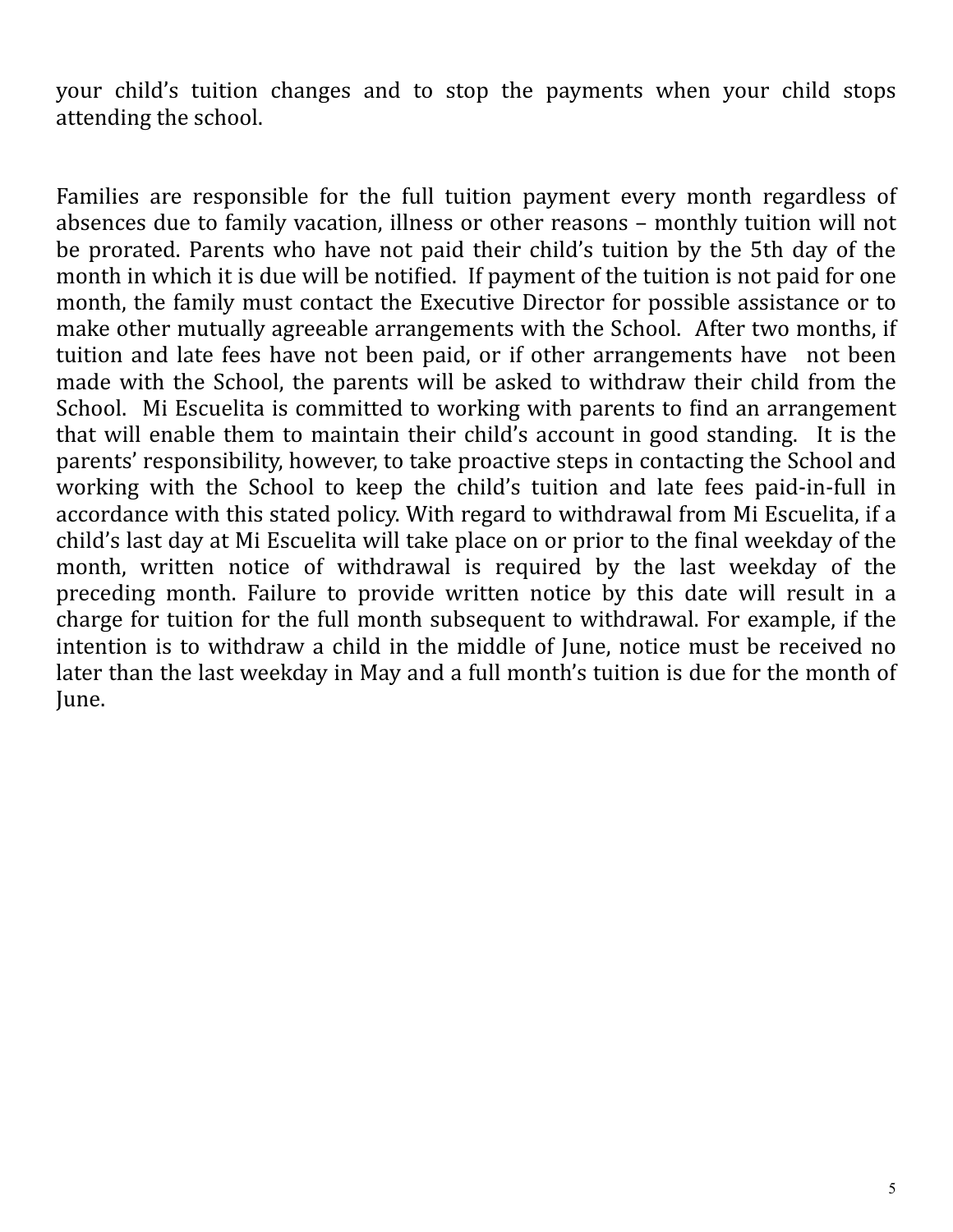#### **Teacher-Child Ratios**

At Mi Escuelita, we follow the highest voluntary enhanced requirements for staff child ratios.

The 1 to 2 year old class (Estrellitas (little stars)) has a ratio of 5 children to 1 adult. The 2 to 3 year old class (Solecitos (little suns)) has a ratio of 8 children to 1 adult. The 3 to 4 year old class (Lunitas (little moons)) has a ratio of 9 children to 1 adult and the 4-5 year old class (Cometas (shooting stars)) has a ratio of 12 children to 1 adult. A teacher and co- teacher are assigned to each class and a floater teacher is assigned to support any class when needed. In addition, classes will sometimes be assisted by Spanish speaking students from different programs (UNC Apples, CCSA AmeriCorps program etc.) as well as community advocates, and parent volunteers.

## **Operational Hours and Safety Procedures**

All of our families are assigned with a door code to enter Mi Escuelita. This number should only be given to your emergency contact reference. Visitors need to be announced by using the doorbell. When you come in, do not permit access to strangers. 

Mi Escuelita is open from  $7:30$  a.m. to  $5:30$  p.m., Monday through Friday, on a year round basis. We ask you to please sign in and sign out the attendance sheet. Also the people that have authorization to drop off and pick up your child need to follow this simple routine.

Between 7:30 and 9:00, teachers assist children in making the transition from home and mom/dad/caregiver to the school environment. Between  $9:00$  a.m. and  $9:30$ a.m., children will eat their morning snack. If you would like for your child to have morning snack with us, it is important to allow him/her those 30 minutes to finish their snack and transition into the daily routine. It is very important that children arrive by 9:00am so that the teachers can start the project and activities for the morning on a timely basis and your child can have a smooth transition into their day. When a child is late, other children are reminded that their parents have left (or not returned yet) and separation anxiety has to be dealt with again. Often a chain reaction starts and children who were playing contentedly begin to cry with the new arrival. If you have an appointment scheduled in the morning, please call and let the office know that your child will be late.

Children must be picked up at the designated time for which they are enrolled. It is important for continued compliance with the NC Child Division regulations. Individuals picking up children must be a minimum of 16 years old. Any time a child is to be picked up by a person different from those who are authorized directly on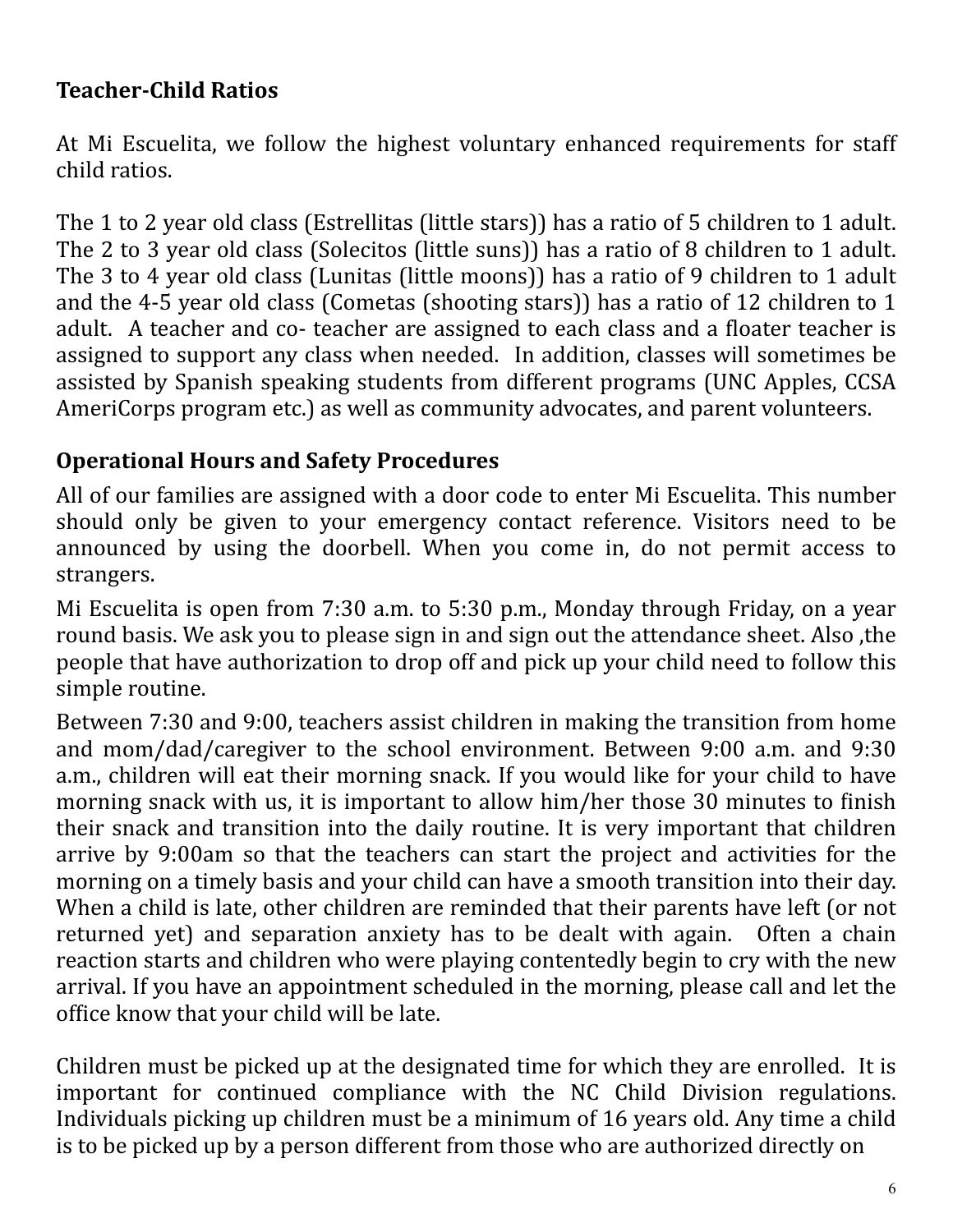the child's enrollment paperwork, the parents must notify the Administration and teacher(s) personally, and in writing in advance. Also, the individual who comes to pick up the child must have an I.D. ready to show the teacher/front office.

In addition, when coming to drop off/pick up your child please park your vehicle in the designated area. In the case we have an emergency in Mi Escuelita, we must keep the fire lanes clear for emergency vehicles.

We ask that you please make arrangements to consistently pick your child up on time. On time means pick-up complete and ready to leave the building by  $3:30$  p.m. or 5:30 p.m., according to your enrollment schedule. There is not a grace period after the pick-up time. Families will be charged \$1 for every minute late after 3:30 or 5:30. Habitual late pick-ups will result in the following progression of corrective action in any school calendar year (September 1-August 31):

- Each violation: notice of late pick-up and late fee
- 3 violations: written warning
- 3 more violations: meet with Executive Director/2nd written warning
- 3 more violations: disenrollment from Center

Please note that calling to say that you will be late does not absolve you of complying with the policy and the resultant fees or potential consequences.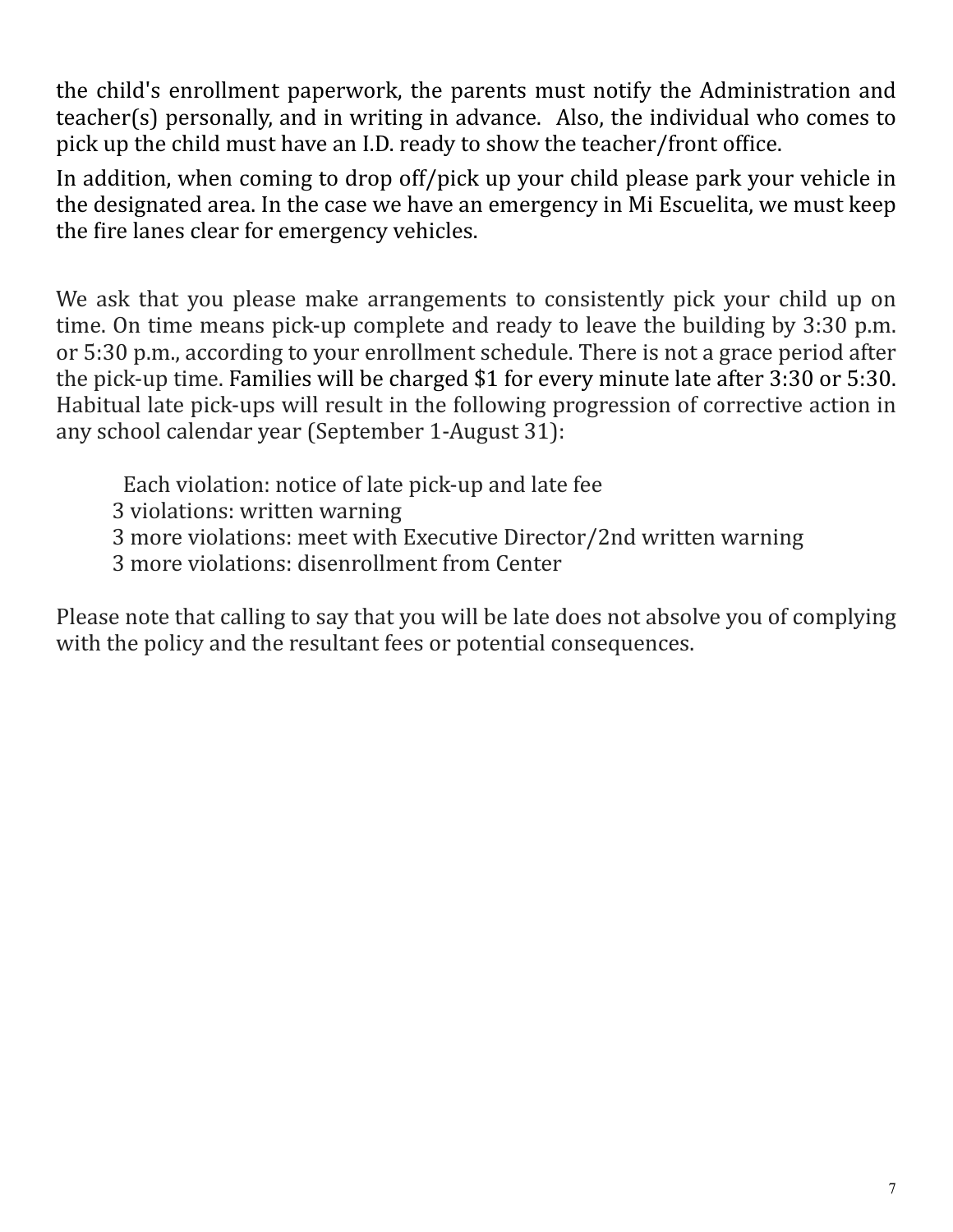## **General Schedule of Activities**

The classrooms follow a schedule every day. A daily routine helps the children feel more comfortable at school because they know what to expect. An example Schedule for the Cometas  $(4-5$  years old) is as follows:

| A.M.        |                                         |                                         |
|-------------|-----------------------------------------|-----------------------------------------|
| 7:30-8:30   | Greet children/Free Choice/Bathroom     | Saludo a los niños/Juego libre/Baño     |
| 8:30-9:00   | Snack                                   | Desayuno                                |
| 9:00-9:30   | Clean up/Bathroom                       | Limpiar/Baño                            |
| 9:30-9:50   | Circle time/Free choice                 | Tiempo para circulo/Juego libre         |
| 9:50-10:30  | Free choice/Teacher directed activity   | Juego libre-Maestra dirige la actividad |
| 10:30-11:00 | Free choice/Music and movement activity | Juego libre-Música y movimiento         |
| 11:00-11:15 | Clean up-Bathroom                       | Guardar-Baño                            |
| 11:15-12:00 | Outdoor time                            | Tiempo afuera                           |
|             |                                         |                                         |
| P.M.        |                                         |                                         |
| 12:00-12:30 | Lunch                                   | Almuerzo                                |
| 12:30-1:00  | Clean up/Bathroom/Story Time            | Limpiar/Baño/Tiempo para leer           |
| $1:00-3:00$ | <b>Rest Time</b>                        | Tiempo para descansar                   |
| 3:00-3:30   | Snack                                   | Entre tarde                             |
| 3:30-3:45   | Clean up/Bathroom/Free choice           | Guardar/Baño/Juego Libre                |
| 3:45-4:30   | Wash hands/Bathroom/Free choice         | Lavar manos/Baño/Juego Libre            |
| 4:30-5:15   | <b>Outdoor Play</b>                     | Tiempo fuera                            |
| $5:15-5:30$ | Story time/Free choice/Departure        | Tiempo de leer/Juego libre/Despedida    |

## **Schedule Notes:**

Mi Escuelita will adjust this schedule to reflect weather patterns. At the teachers' discretion, children will play inside when necessary to avoid the heat and sun, rain, extreme cold or high ozone.

Projects and centers focus on monthly themes, for example, "Different Cultures" or "Growing Things," and address 4 specific areas of development:

- 1. Physical Development large and small muscle skills, awareness of his/her body capabilities.
- 2. Social Development interactions with peers and adults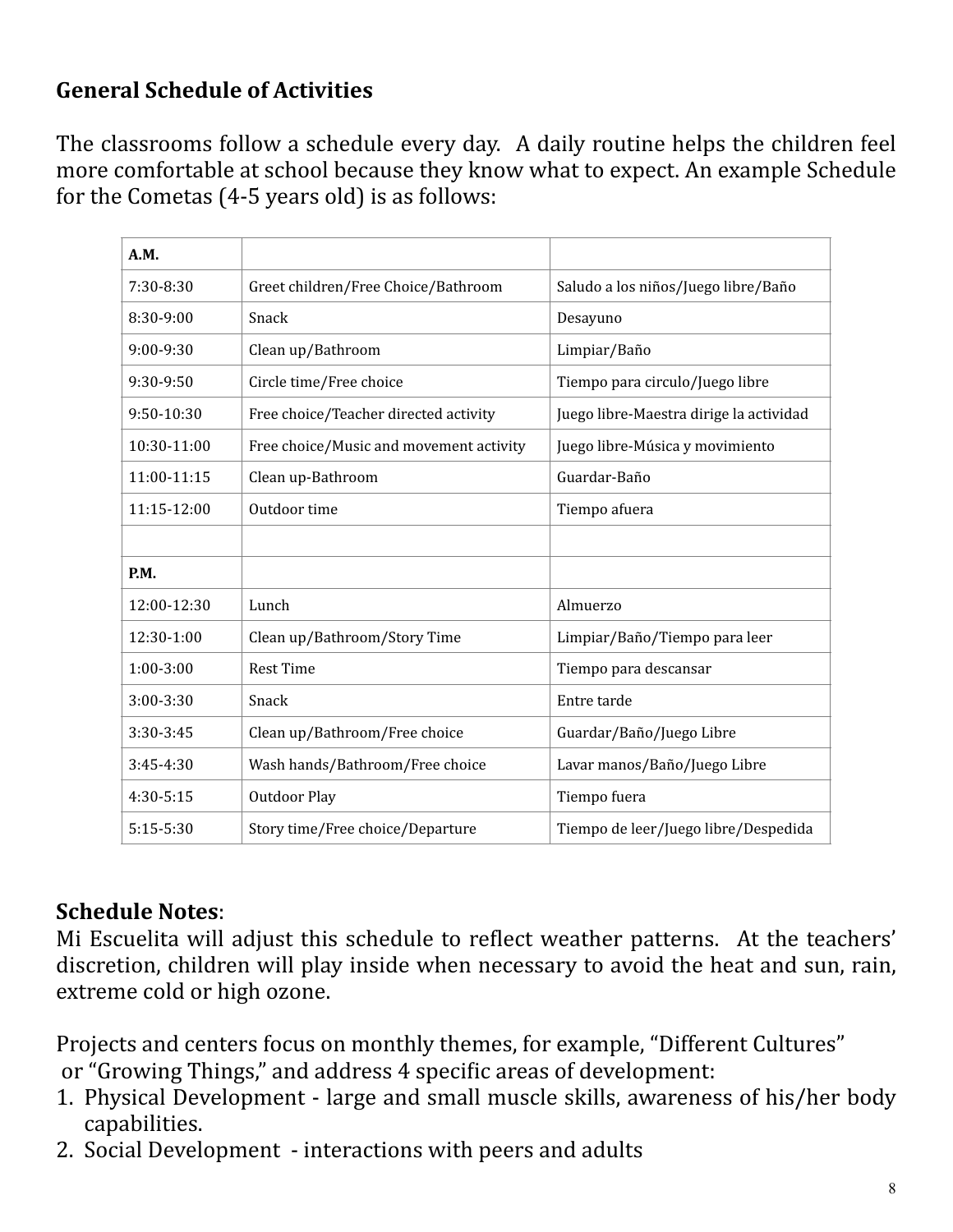- 3. Cognitive/Intellectual Development basic concepts and problem solving that will lay the foundation for future learning.
- 4. Emotional Development affirmation, expression, and understanding of a child's own feelings and other's feelings.

Mi Escuelita realizes that our 5-year-olds will be attending kindergarten after leaving Mi Escuelita. We are committed to preparing the children for their first year in school by May of the outgoing school year.

#### **Physical Activity Practices**

#### **Active Play**

We schedule at least 120 minutes of active play time (indoor and outdoor) each day. We work to provide outdoor play time 2 times per day, even when the weather may not be optimal. With the exception of naptime, children are not required to stay seated for more than 30 minutes at a time. Play time of children who misbehave is never limited.

#### Play Environment

Our center provides both fixed and portable play equipment that promotes physical activity. We also have indoor play space suitable for whole body movement for bad weather days.

#### Supporting Physical Activity

Staff led activity is provided daily. We encourage involvement and model enjoyment of being active. We provide visual support for physical activity in the classrooms through use of books, posters, and pictures.

#### Screen Time

It is our intent to provide your child with many opportunities to investigate the world around them with concrete, hands-on learning activities while in school. Our center does not permit screen time (e.g., television, movies, video games and computers).

We continue to train our staff at least two times per year and explain why we have made the choice not to have screen time for the children in our care.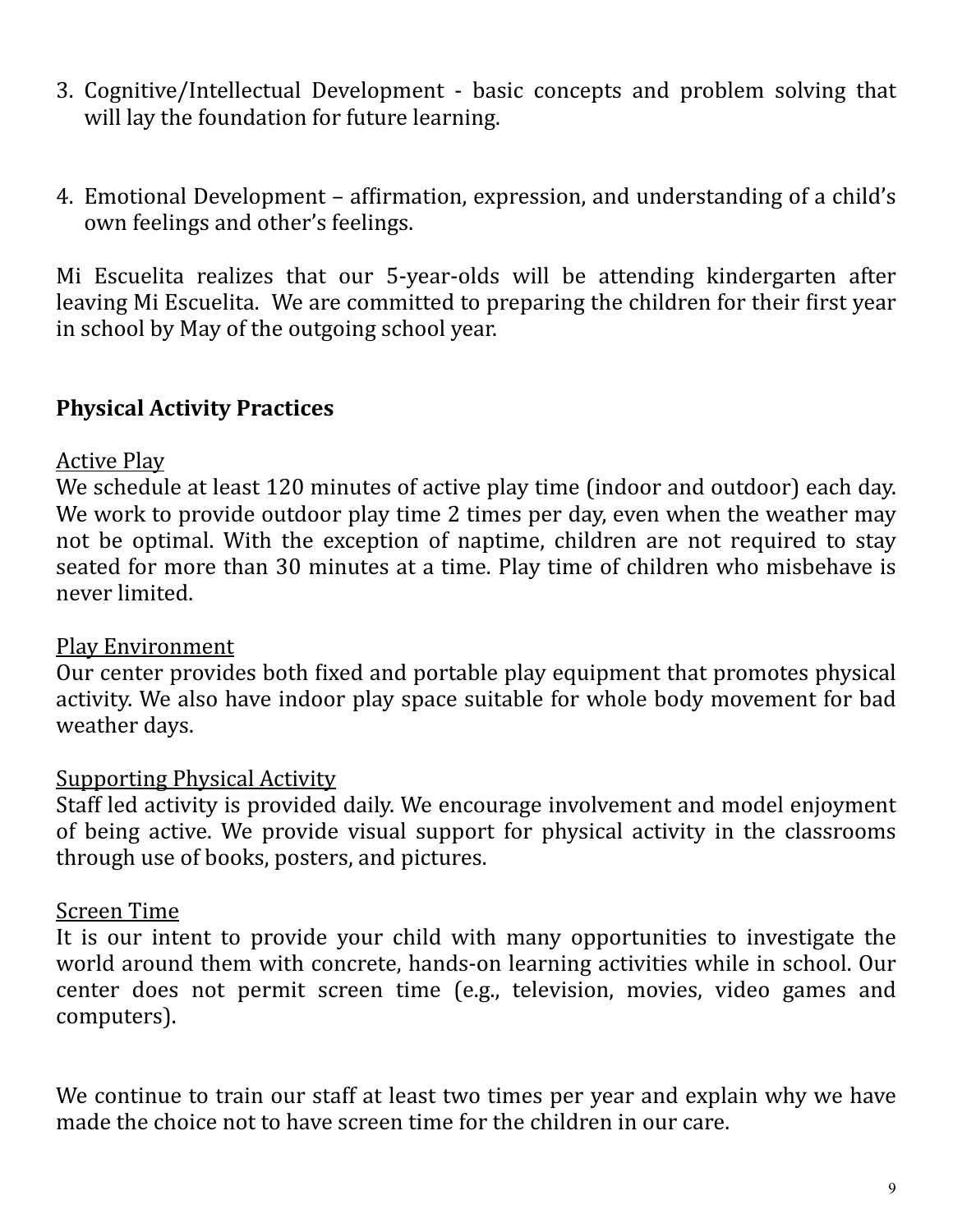#### **Meals**

Each day at Mi Escuelita all children will eat a morning snack, lunch, and an afternoon snack. Meal times are excellent opportunities for relaxed social and educational conversations. Children will be encouraged to try new foods. Food allergies of the children will be posted in the kitchen as well as the individual classrooms. 

We discuss nutrition often at Mi Escuelita, and we talk about how important it is to eat foods that provide the body with the fuel it needs to function successfully. By providing healthy food for your children, you will be supporting this part of our curriculum. 

#### Breakfast

Please make sure your child eats a healthy breakfast before school; it has been proven in numerous studies that eating a healthy breakfast greatly improves school performance.

#### Lunch

Children bring their own lunch from home. Lunch takes place in the classrooms.

We suggest that your child's lunch contain a food from each of the food groups (Whole grains, vegetable, fruit, dairy, protein such as meats, beans or fish). Some suggestions include whole-grain bread, nuts, apple sauce, peanut butter, fresh or dried fruit, raisins, pretzels, hummus, small granola bars, soups, wraps, rice dishes, trail mix, sandwiches, cheese and crackers, pita breads, yogurt, and salads. Foods that we do **not** want in the classroom include jell-o or pudding, chips, gummies, cake, cookies, candy, chocolate, or treats with icing. These items will be returned in the child's lunch box.

Food that should be kept cold should be packed in an insulated lunch bag or box with an ice pack. Food that should be served warm should be in an insulated thermos. We recommend that each container be clearly marked with the child's name.

Mi Escuelita will continue to provide water throughout the day.

#### Snack

• Full-day students (7:30 am to 5:30 pm) should bring a nutritious lunch and two snacks. 

 $3/4$ -day participants (7:30 am to 3:30 pm) should bring a nutritious lunch and one snack.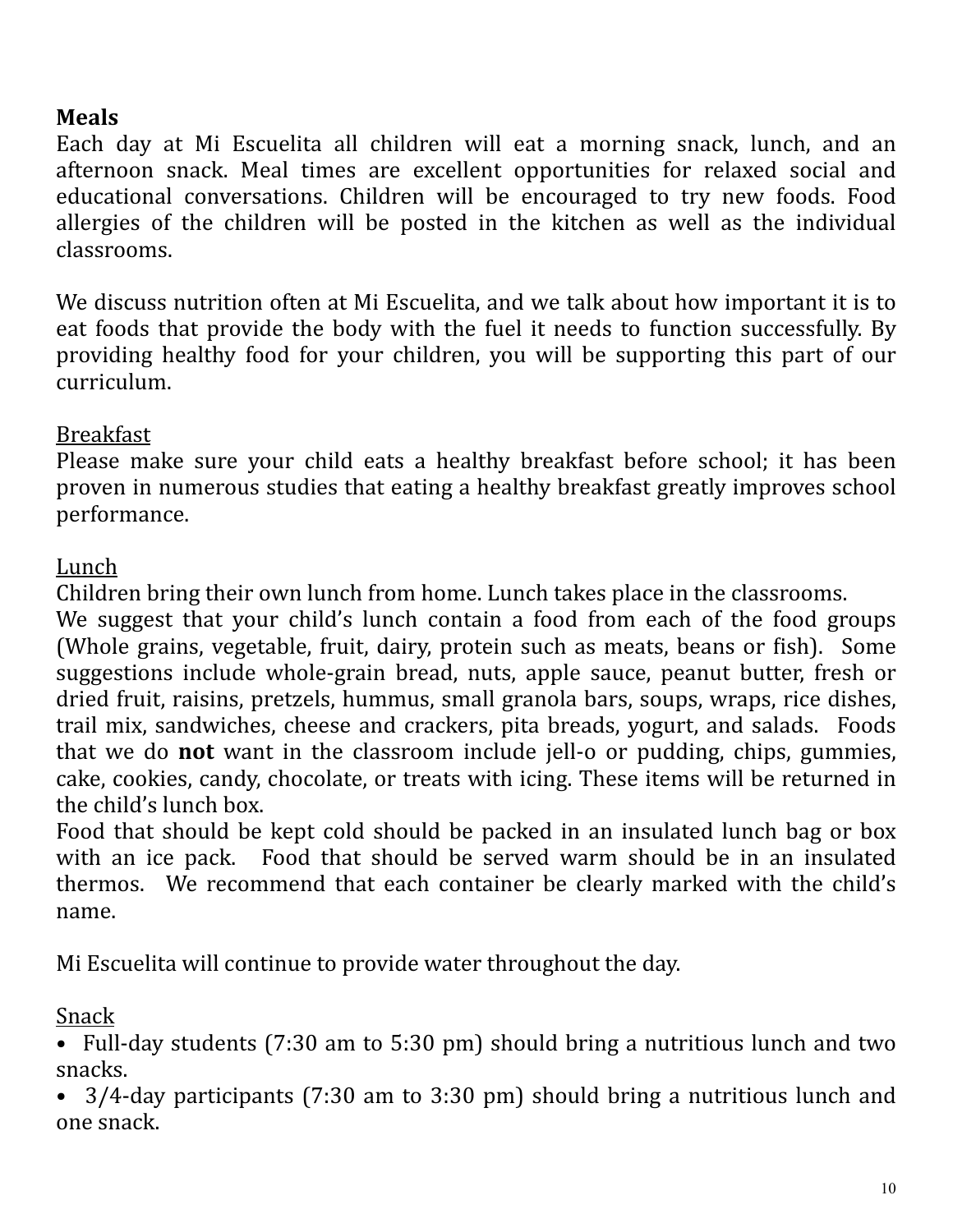#### **Allergies**

We are not an allergen-free institution, but we do make accommodations for students with food allergies.

#### Breastfeeding

Because breastfeeding has been shown to be the best form of infant nutrition, providing a multitude of health benefits to both infant and mother, and because breastfeeding employees need ongoing support from childcare providers to provide their milk for their babies, our program is committed to breastfeeding and other developmentally appropriate feeding practices.

#### Providing Breastmilk

We invite mothers to breastfeed on site and/or provide breastmilk for us to feed to their children. Mothers may breastfeed enrolled children at any time during the day in the Estrellitas Class. Program guidelines regarding the provision of expressed breastmilk are given to all breastfeeding families upon enrollment.

There is always refrigerator space available for daily storage of breastmilk. At the end of each day, we return unused breastmilk to families. We *do not* provide freezer storage for breastmilk.

Breastfeeding mothers shall be provided a place to breastfeed or express their milk. Breastfeeding mothers, including employees, shall be provided a private and sanitary place to breastfeed their babies or express milk. This area will have an electrical outlet, comfortable chair, and nearby access to running water.

A refrigerator will be made available for storage of expressed breastmilk. Breastfeeding mothers and employees may store their expressed breast milk in the center refrigerator. Mothers should provide their own containers, clearly labeled with name and date.

Sensitivity will be shown to breastfeeding mothers and their babies. The childcare center is committed to providing ongoing support to breastfeeding mothers, including providing an opportunity to breastfeed their baby in the morning and evening, and holding off giving a sippy cup, if possible, when mom is due to arrive.

Staff shall be trained in handling human milk. All childcare center staff will be trained in the proper storage and handling of human milk, as well as ways to support breastfeeding mothers. The center will follow guidelines from the American Academy of Pediatrics and Centers for Disease Control in ensuring that breastmilk is properly treated to avoid waste.

Our feeding practices are flexible to the needs of families. For example, we can avoid large feedings at the end of the day before mothers plan to breastfeed. Families with children up 15 months should inform us of their preferences and instructions in writing on the infant "feeding plan".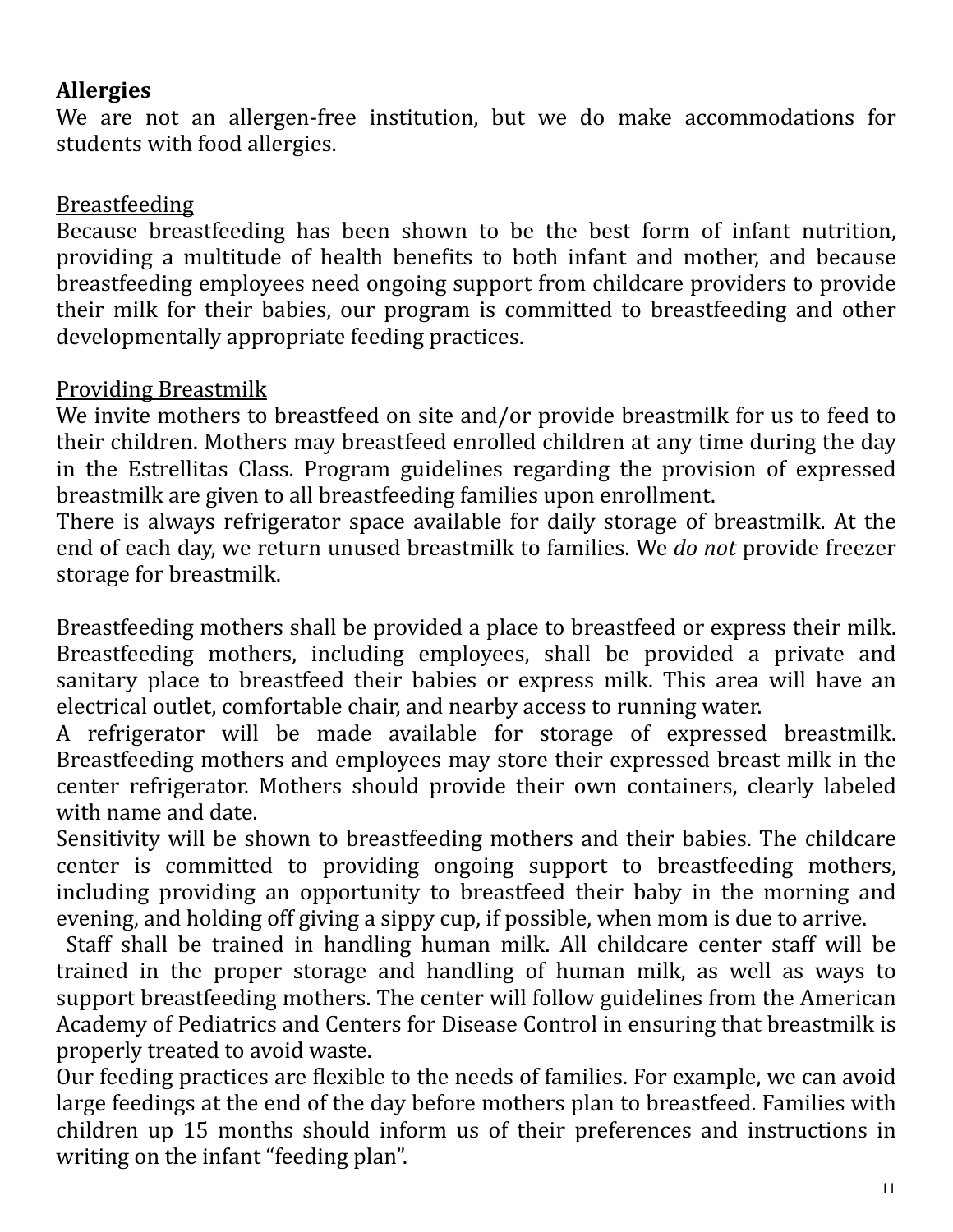#### **Education & Support**

We provide/participate in professional development on breastfeeding and other feeding and nutrition topics twice a year. Information about the importance of breastfeeding, and what we do to support breastfeeding, is provided to all families. Additional resources regarding breastfeeding, nutritional needs, and feeding are made available. Breastfeeding promotion information will be displayed. The center will provide information on breastfeeding, including the names of area resources should questions or problems arise. In addition, positive promotion of breastfeeding will be on display in the center.

#### Beverages

Our center encourages drinking water first to satisfy thirst and have drinking water available at all times. Parents can provide whole milk for children under age two and reduced fat milk (2% or skim) for meals to children age two or older. Soft drinks and sugary drinks (such as sweet tea or Kool-Aid) are not served to children.

#### Supporting Healthy Eating

Children and staff sit down together to meals. Staff makes an effort to model healthy eating habits. Staff does not eat or drink less healthy foods in front of the children. They talk with the children about trying and enjoying healthy foods. We provide visible support for good nutrition in classrooms through use of books, posters, and pictures. Food is never used to reward good behavior, or restricted for bad behavior.

#### Nutrition Education

We encourage staff to attend training in nutrition once a year. Teachers offer nutrition education to children at least weekly. Nutrition information is provided to families periodically.

#### **Birthday Celebrations**

At Mi Escuelita we always promote Healthy Celebrations. So if you decided to have a small celebration here at school, we encourage you to try the following options instead of bringing food.

- Games
- Piñatas
- **Stories**
- Art craft, etc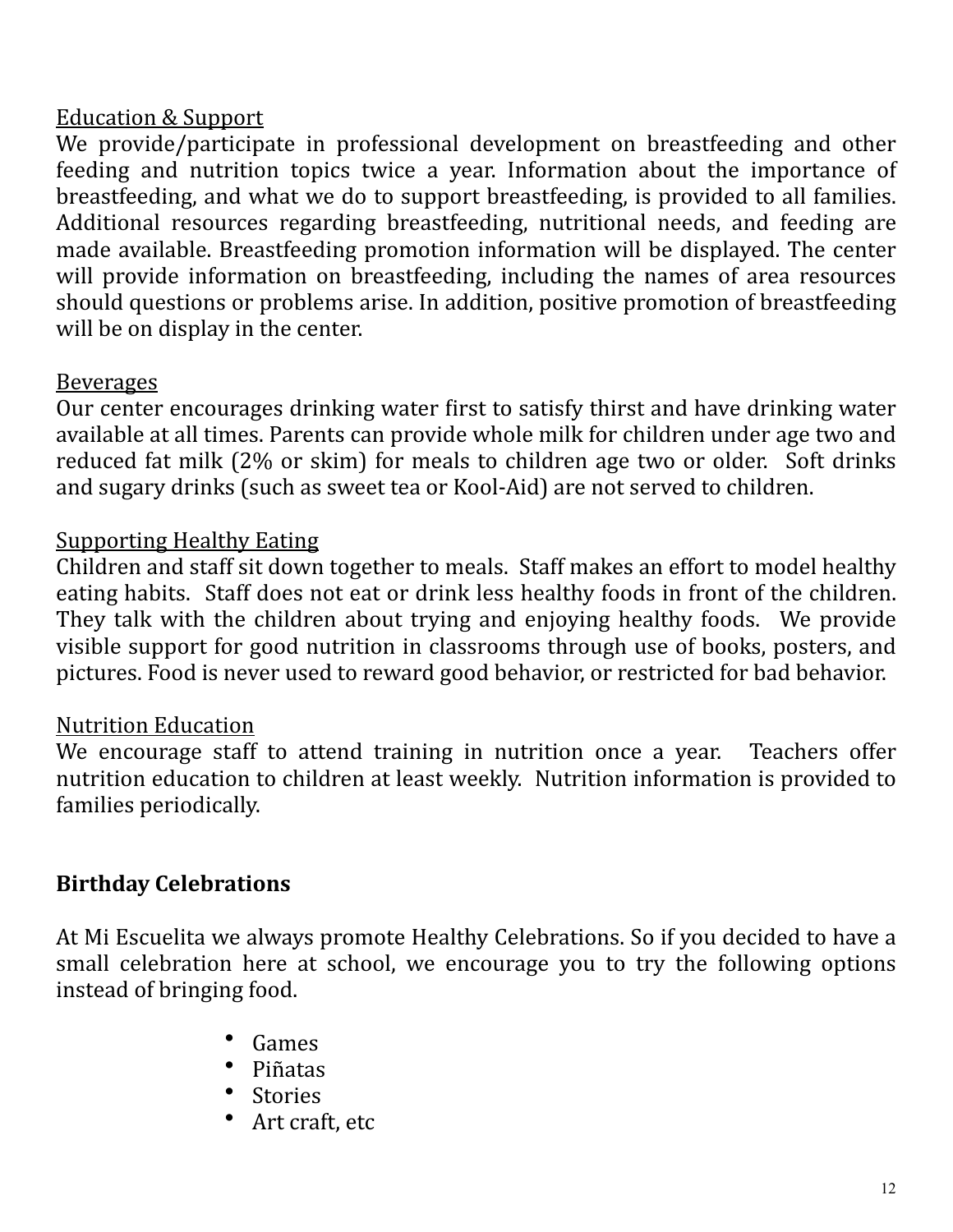If you want to make goody bags to take home, you are welcome to do so, and everyone will open it at home with the supervision of their parents. Please make sure you include one for every child (including yours).

If you bring any food, it has to be store bought and wrapped. Also please consult with the teacher before bringing anything to eat and share at school.

#### Foods Offered Outside of Regular Meals and Snacks (Brought in From Outside)

Food brought in for celebrations or holidays should be generally healthy. We encourage fruits and breads or celebrations with non-food treats instead of candy or sweets. Our center avoids selling unhealthy foods as part of fund raising. Foods brought in for children with special dietary needs should also follow this practice.

## **Things Children Need**

Children will be assigned a space in which to keep their belongings. Each child should bring a change of clothes appropriate for the weather, which will remain in the school to be used in case of accidents or spills. We recommend that children come with closed toe shoes at all times. Flip flops are not allowed in the playground and are considered a safety hazard.

Children who are using diapers should keep an adequate supply of disposable diapers and baby wipes.

We recommend that children in potty training and older children who are already using the bathroom wear clothing that is easy to handle. It is frustrating for children when their clothes are difficult to remove, especially when they are at an age when they want to do things by themselves.

Children will need their own small blanket for rest time and they may bring  $(1)$  soft toy for snuggling.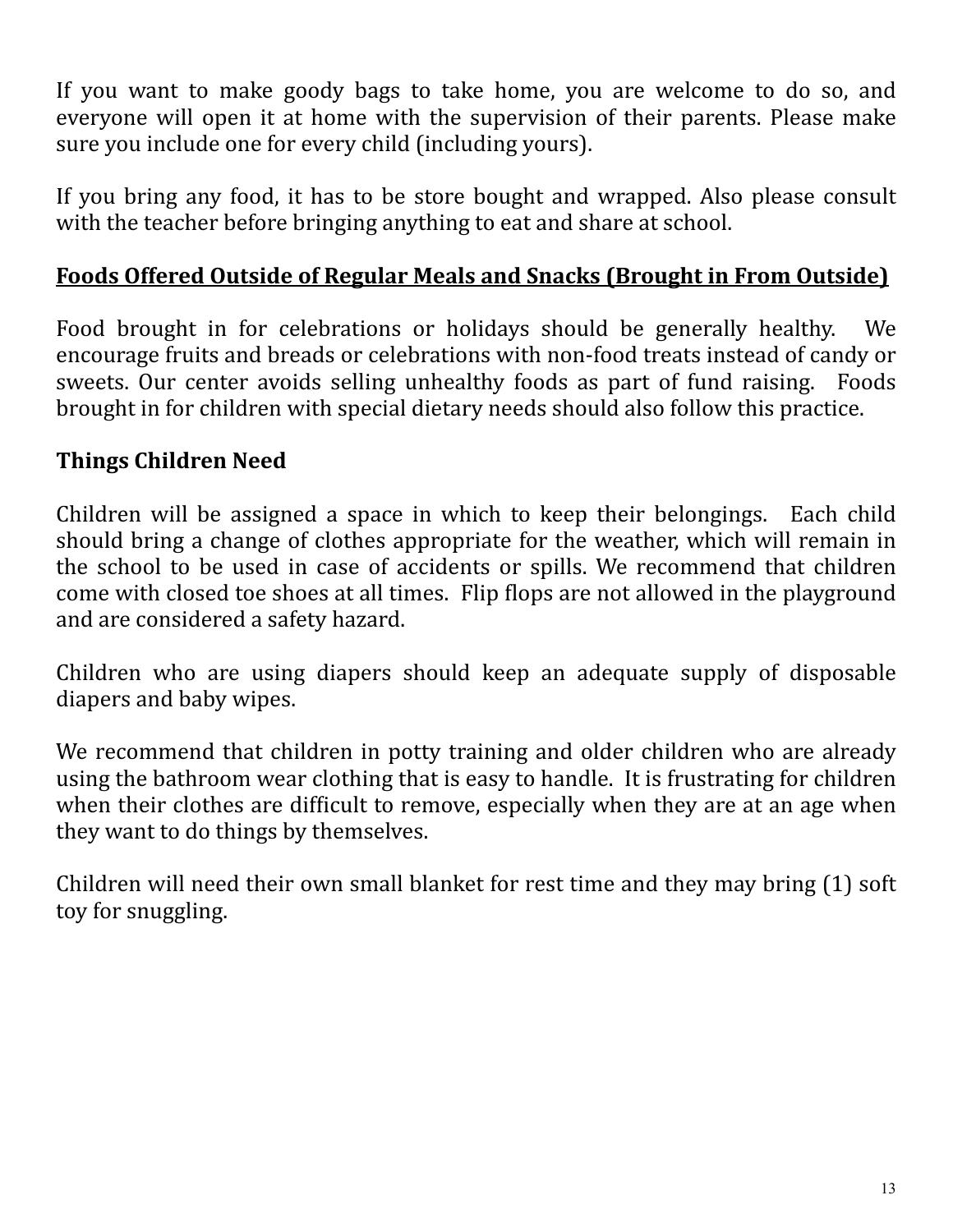#### For the health of all the children and staff the guidelines listed below need *to be followed closely.*

If a child develops a fever, vomiting, or diarrhea during the day, parents will be notified to pick up their child immediately (within 40 minutes). If we are unable to reach the parents, we will contact other persons listed on the emergency form. We will also notify parents if children are crying excessively or cannot participate normally in the daily routine or are showing signs of discomfort.

Parents should notify the teachers when a child is sick and will be absent. We especially want to know if the illness is contagious, so that we may notify other parents. Children should remain at home at least 24 hours if their symptoms include, but are not limited, to the following:

| In Case Of:                                                                                                                                           | Your child should not return until                                                                                               |
|-------------------------------------------------------------------------------------------------------------------------------------------------------|----------------------------------------------------------------------------------------------------------------------------------|
| DIARRHEA (loose or watery stools)                                                                                                                     | Diarrhea clears or physician has determined it<br>is not contagious. Parent must provide written<br>verification from physician. |
| <b>VOMITING</b>                                                                                                                                       | Vomiting clears for 24 hours                                                                                                     |
| FEVER (Defined as a temperature greater<br>than 101 rectally or 100 axillaries, which<br>persist after 30 minutes of rest without<br>fever medicine.) | Fever has been absent for 24 hours without<br>medicine.                                                                          |
| PAIN (including stomach ache. headache,<br>earache)                                                                                                   | Symptoms have disappeared                                                                                                        |
| <b>SKIN SORE OR RASH</b>                                                                                                                              | Physician or Health Dept has determined it is<br>not contagious. Parent must provide written<br>verification from physician.     |
| <b>EYE INFECTION</b>                                                                                                                                  | Physician or Health Dept has determined it is<br>not contagious. Parent must provide written<br>verification from physician      |

In cases in which a child has been quarantined, a medical release may be required. Children should come back to Mi Escuelita when they are fully capable of participating in all the activities.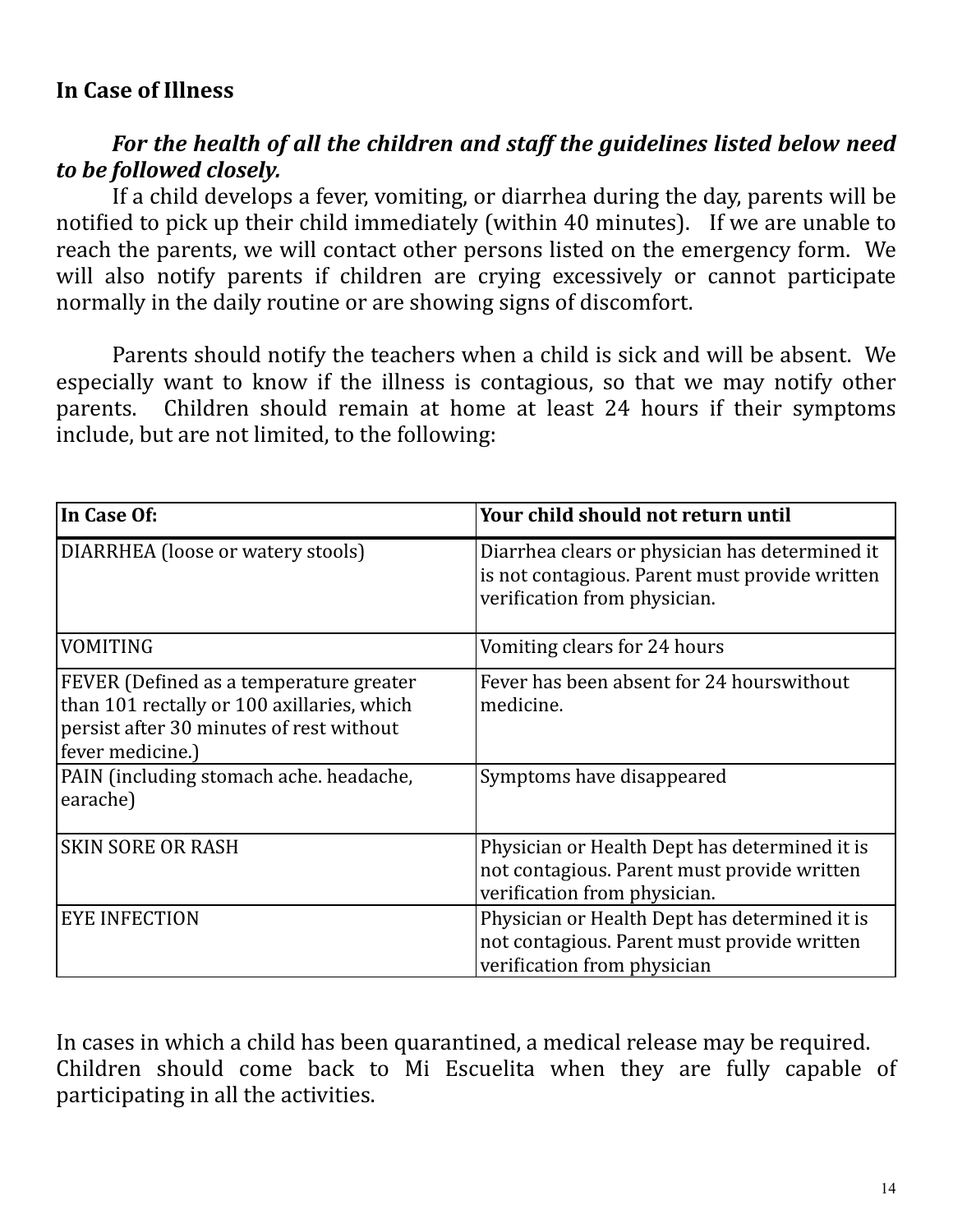#### **Medication**

All medicines, including sunscreens and lotions, must be given to the child's teacher by the parent for check-in. The teacher will give the parent instruction about filling out the medication form and about where the medicine is stored. Parents may not bring or send medicine to the center without first checking it in with the teacher. They must come with a written physician prescription, in its original container. Teachers will follow the written instructions to administer the medications, but will not force medicine to a child who resists or refuses to take it. We inform the family immediately. 

#### **Reporting Suspected Abuse and Neglect**

All North Carolina citizens are mandated reporters of child abuse and neglect. Our staff is trained about their responsibilities to recognize and report suspected child abuse. If you suspect abuse or neglect, you can report anonymously by calling the Department of Socials Services, Child Protective Services Division.

#### **Transportation**

Transportation to and from Mi Escuelita is not provided. Parents are responsible for the transportation of their children.

Privately owned vehicles will not be used by the school to transport children to or from school except for events specifically designated as official Mi Escuelita field trips. Mi Escuelita will provide permission slips in advance of each field trip that includes a detailed description of the field trip and its purpose, and which will provide an opportunity for parents to give or withhold permission for their child to be transported to and from the field trip.

#### **Inclement Weather**

At Mi Escuelita, we make an effort to be open regardless of weather conditions. The safety of our staff members and families is always of great concern to us, so we hope that you understand when we have to make adjustments to our schedule.

#### **Our Inclement Weather Policy is as follows:**

In the event of inclement weather, we will evaluate the severity of road conditions and the ability for the necessary level of staff, based on state regulations, to safely reach the school.

A decision to delay opening or to close the school will be made as far in advance as reasonably possible, but no later than 7:30 AM on the morning of the closing. We will send out an email with delay or closing information as early as possible.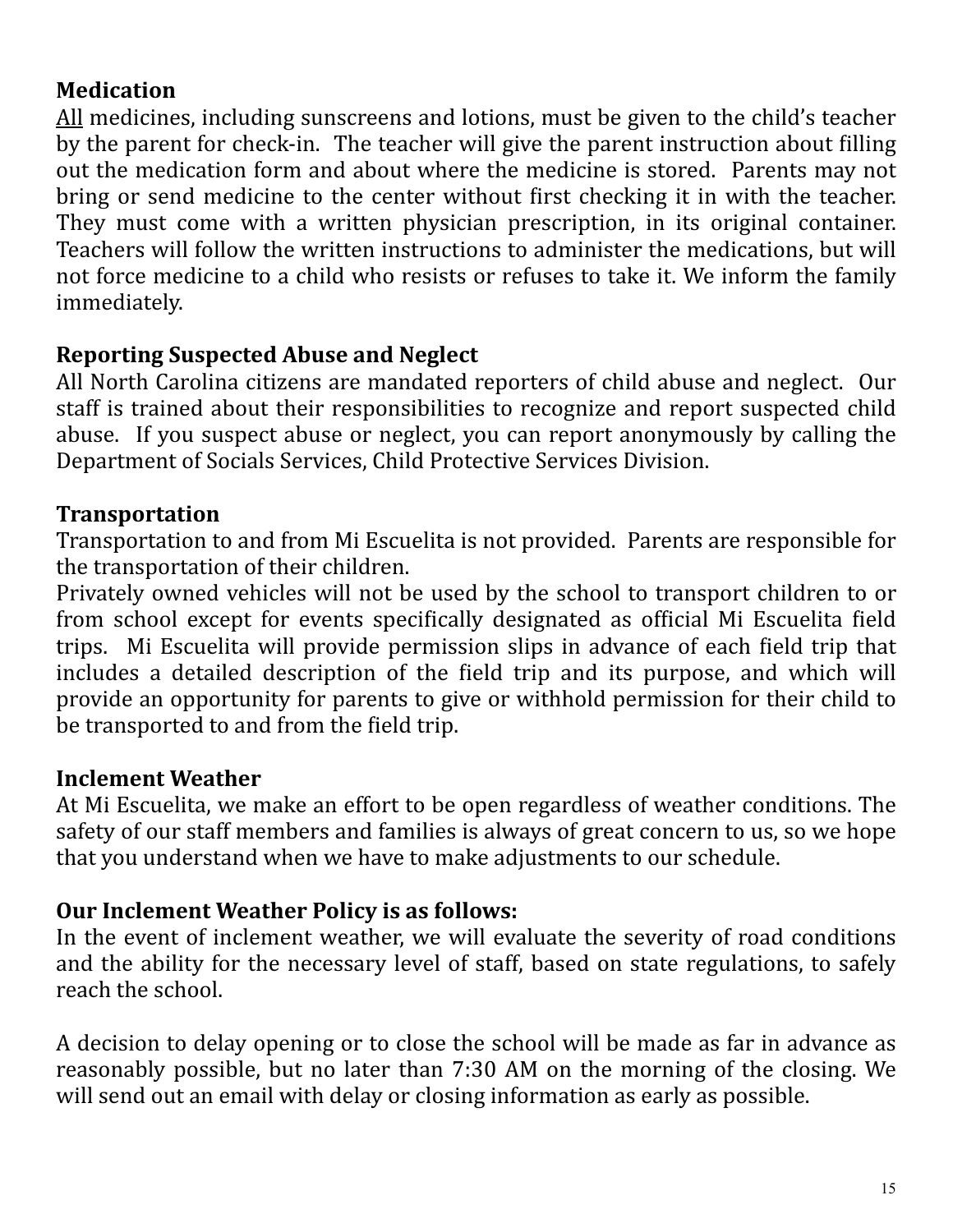Please note that even if the school decides to remain open for any portion of the day, it is the responsibility of the parents to evaluate road conditions in the areas where they live and exercise good judgment in deciding whether it is safe to transport children to the school.

Additionally, in the event it is ever necessary to close the school early owing to inclement weather, it is imperative that we have all contact numbers and email addresses on file and that they are up-to-date. If we need to close the school early due to worsening conditions, we must know how to contact you. Please make certain that we have the necessary information on file so that someone can be reached during the workday in the event that we need to close.

If parents are required to pick up their children early, we call each parent or other designated contact person. No child will be allowed to leave with another parent unless we receive a call from the child's parents granting permission to do so.

## **Building Maintenance**

It is the joint responsibility of the Mi Escuelita staff and parents, and the Hillside Church to maintain the physical facility. The teachers will maintain a daily, weekly and monthly cleaning schedule. The administration from Mi Escuelita and Hillside Church will be responsible for making arrangements for equipment and facility repairs. Below is the schedule for the cleaning of Mi Escuelita Spanish Immersion Preschool.

## **DAILY**

The playground will be checked daily by Mi Escuelita staff. All Teachers:

- Clean table after activities
- Clean table before and after each mealtime and snack time
- Clean up spills and accidents with the assistance of the children
- Empty all cleaning buckets at the end of the day
- Keep the hall clear and clean

**Janitorial Service** 

- Empty all trash and garbage cans into outside dumpster
- Clean all toilets with disinfectant
- Clean all sinks with cleanser and disinfectant
- Sweep all classrooms, kitchen, halls, and office floors
- Mop all classrooms, kitchen, halls and office floors
- Line all trash and garbage cans with plastic liners
- Vacuum all carpets in classrooms and offices.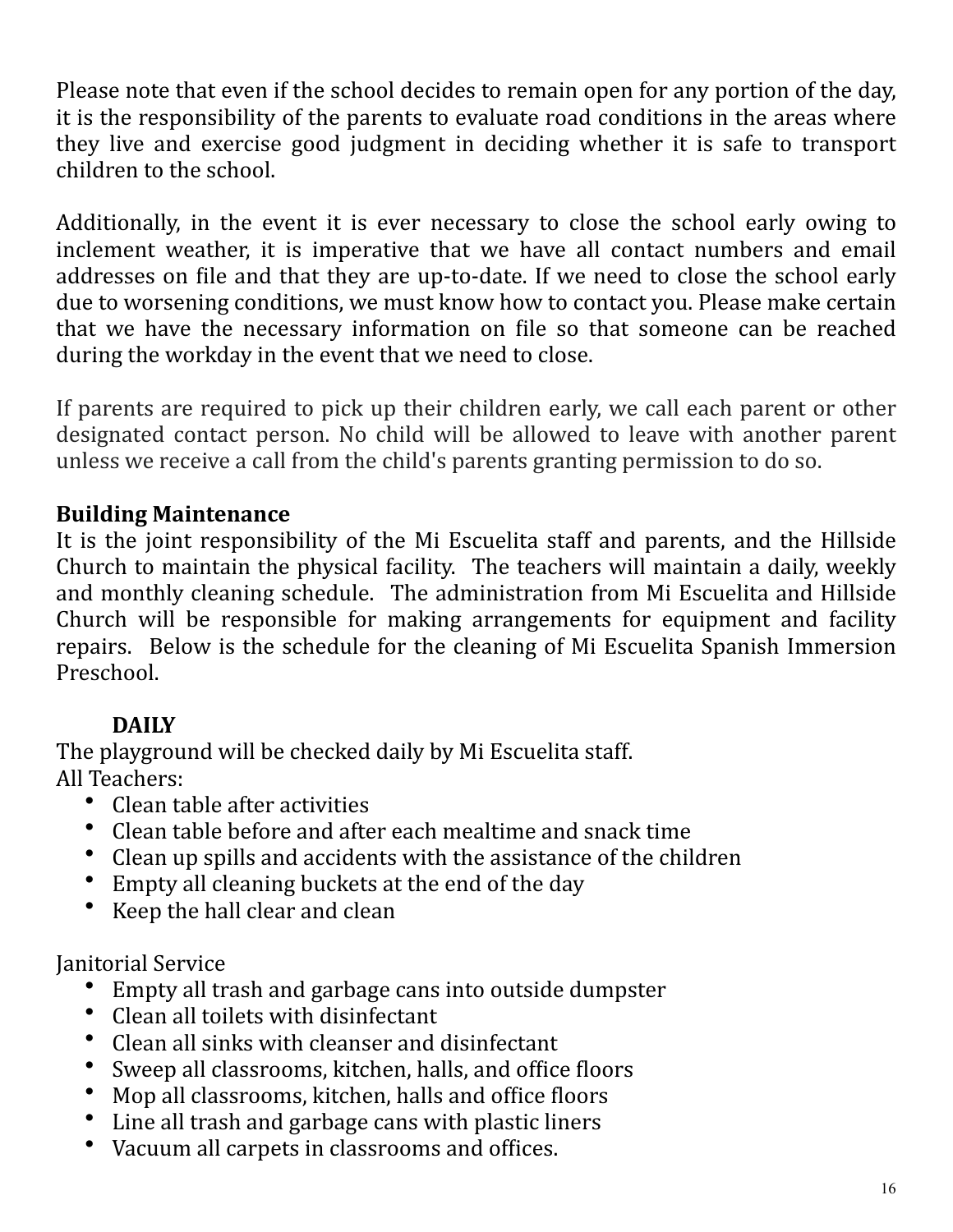## **WEEKLY**

All Teachers:

- Dust all classroom shelves
- Keep tidy and clean all interest centers and equipment
- Wash all washable area rugs used in the classrooms

Volunteers/Parents:

- Wash pillows, toys, and stuffed animals in classroom
- Wash all sheets and blankets used on mats for rest time (all parents take turns every Friday)

Designated Kitchen Teachers:

- Clean refrigerators
- Clean shelves and organize cabinets

# **MONTHLY:**

Janitorial Service:

• Wax all classrooms, bathrooms, halls, kitchen and office floors

Exterminating service:

• Designated day (weekend) spray inside and outside the building for pests.

Other Cleaning Times:

- Playground grounds to be maintained by parents/volunteers to mow, rake.
- Special parent work days to do heavy cleaning chores (paint, cleaning toys, fixing equipment etc.)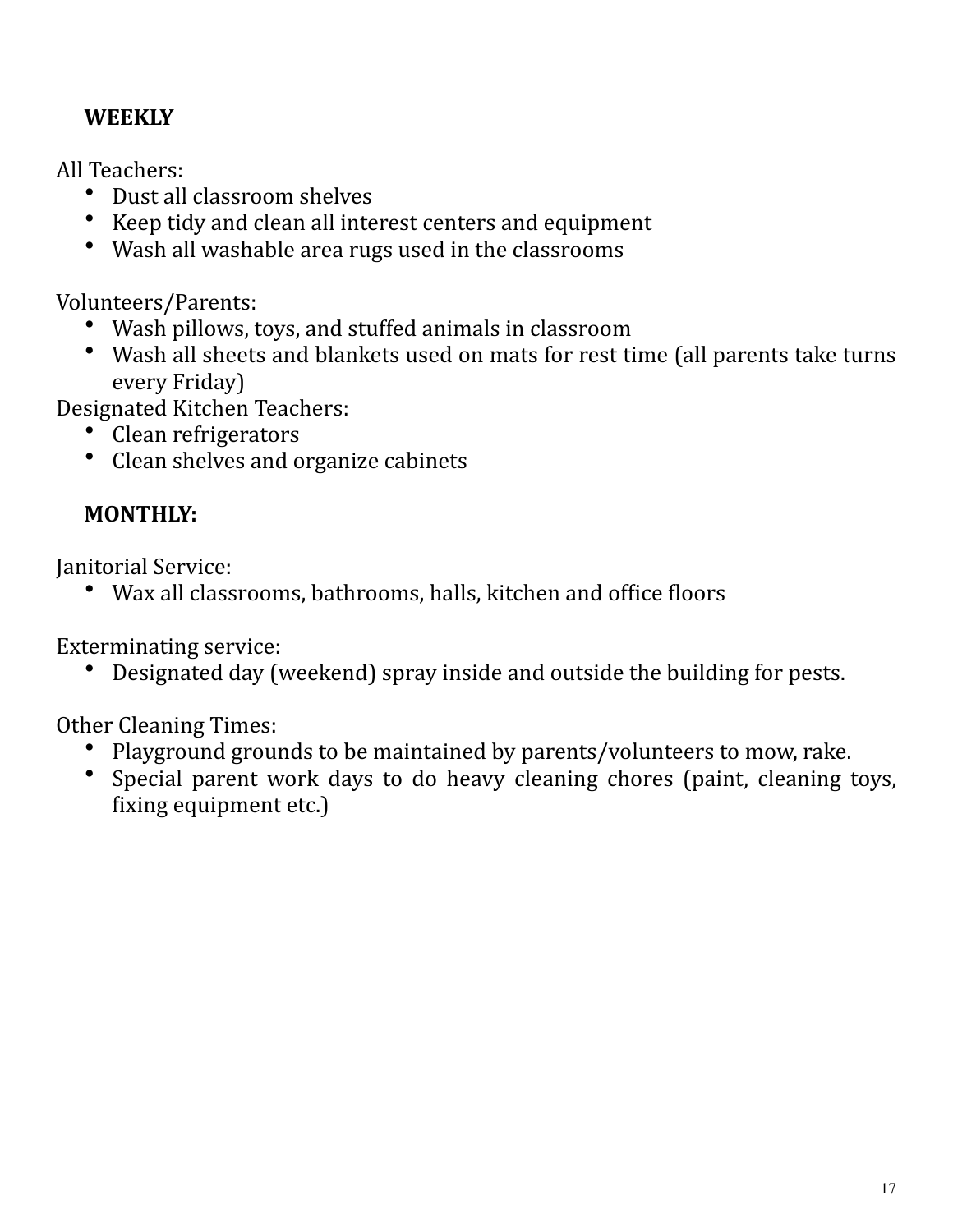#### **Family Involvement**

#### Parent Volunteers

Parents are always welcome at Mi Escuelita. We believe that it is very important for children to share their experiences with their parents and will make every effort to involve parents as volunteers in the morning program. Please contact your child's teacher or the director if you are interested in any of the following volunteer positions:

- 1. **Classroom maintenance**: Help clean toys either during school hours or taking some of them home on Friday after school and bringing them back on Monday morning. There will be a list in your child's respective classroom where you can sign in and select a day.
- 2. **Craft Helpers**: Help teachers with craft projects, for example taking materials home to cut, color, or assemble.
- 3. **Event Coordinator**: Organizes special events (such as teacher appreciation lunch) and parties for preschoolers, teachers, and parents.
- 4. **Special Guest**: Parents with special talents and skills are welcome to share them with the students. Please let us know if you are willing to share a special talent or interest.
- 5. **Board of Directors**: The board helps with running the preschool, fundraising, grant-writing, and other activities. There are monthly board meetings as well as committee meetings throughout the month.

#### Parent-Teacher Partnerships

Mi Escuelita believes that parents are a child's first teachers and the foremost experts of every child. Therefore the school has utmost respect for the rights and requests of parents.

We believe that optimum development in young children occurs when parents and teachers work together and support each other in the shared endeavor of educating and caring for children. In order to foster strong partnerships between parents and teachers, Mi Escuelita strives to:

- Form a bond with each family whose child or children are enrolled at the center;
- Be a support to the family with sensitivity given to personal and cultural differences;
- Be available for ongoing, informal discussions whenever concerns or questions arise;
- Schedule conferences at least twice a year to discuss each child's development;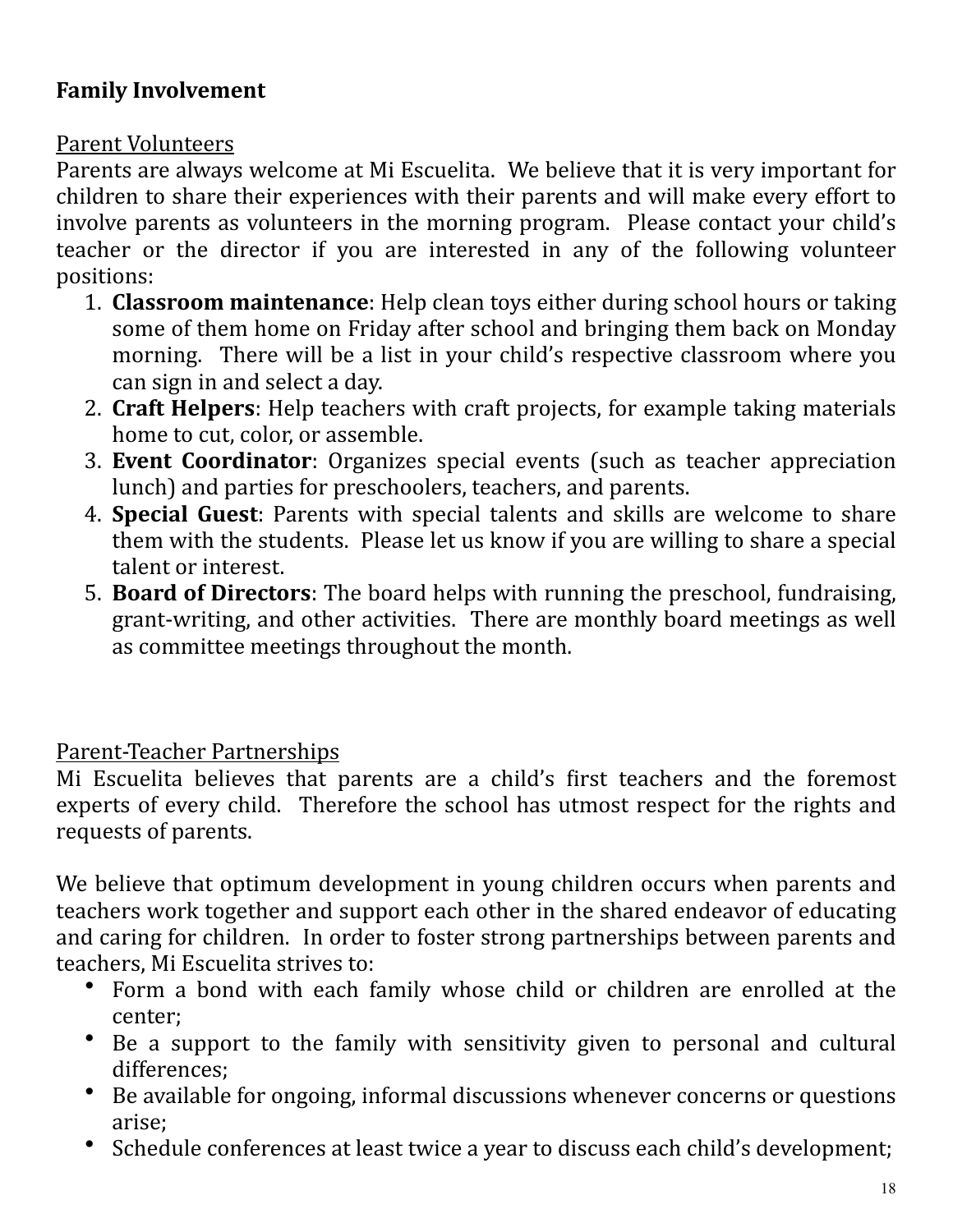- To include parents as much as possible in classroom activities, special events and ongoing planning; and
- To keep parents informed of important activities/happenings in the classroom that may affect the child's interaction at home.

In return Mi Escuelita asks parents to endeavor to:

- Form a bond with their child's teacher and classmates by visiting the classroom whenever possible;
- Support the work of Mi Escuelita by donating work hours to the school and participating in school projects/programs;
- Attend parent meetings to share input on program issues, receive important information and get to know the school families;
- Attend conferences scheduled by staff;
- Be available to teachers for ongoing, informal discussions when teachers have concerns or questions; and
- Keep teachers informed of important activities/ happenings at home that may affect the child's interaction at the school.

**Parent-Teacher Communication** will be achieved with

- Daily reports
- Newsletters
- Conferences.

It is expected that parents' interactions with staff will be professional and constructive, and the same is expected of staff when they interact with families. We all have the same goal of providing the best care possible for the children. We make every effort to model positive behaviors in all of our interactions and ask the same of parents, especially in front of the children. (see "Parent Code of Conduct")

Most daily and classroom-related issues can be handled directly with your child's teacher in an upbeat and positive way. If, however, an issue should arise that is not readily resolved with the classroom teacher, then you should bring those issues or concerns to the attention of the program's Executive Director. Your concerns will be carefully and thoughtfully considered.

Parents who disagree with the center's programs or policies should contact the Executive Director to discuss the differences. If the concern is not satisfactorily resolved during the conference, a parent may make a written request to the Chair of the Board. The Chair will then schedule a time for the Board to review the issue. All Board decisions shall be final.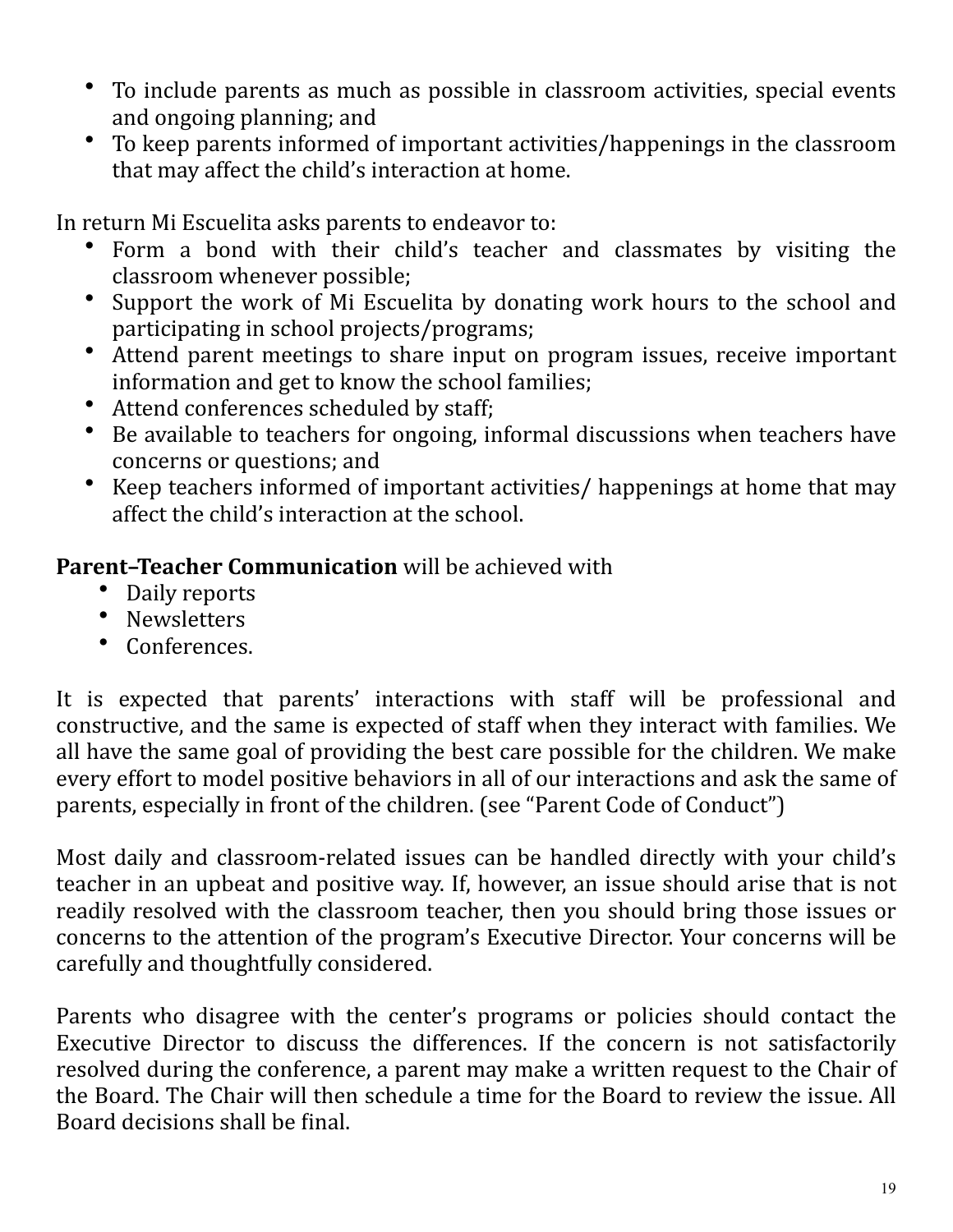#### **Parent Code of Conduct:**

Mi Escuelita strives to maintain a healthy, safe, professional, and productive familyoriented environment which is free from disrespect, discrimination, gossip, and harassment. As providers of child care, commitment, trust, and professionalism are the hallmarks of our trade. We ask that as a parent of a child in our care, you offer us the same trust, respect, and professionalism that we will offer to you and your family. There is a special value placed on the connections that we form between the children in our care and their families.

In regard to relationships with staff at Mi Escuelita, we draw attention to and ask that you uphold the following NAEYC core values:

- Respect the dignity, worth, and uniqueness of each individual (children, family members, and staff)
- Help children and adults achieve their full potential in the context of relationships that are based on trust, respect, and positive regard for one another

As a parent of a child enrolled at Mi Escuelita, I will:

- Treat staff and other families with respect and understanding,
- Model commitment, respect, and trust, serving as role models for children, other families, and staff members.
- Refrain from hurtful words or actions toward others on the center's premises,
- Adhere to Mi Escuelita's Behavior Management Policy when interacting with my own child on the premises or with other people's children,
- Communicate directly, clearly, and tactfully with staff members and teachers, sharing knowledge, information, and resources to reach common goals,
- Work cooperatively and proactively with teachers and staff members in an effort to continuously improve center and classroom effectiveness, and
- Appropriately share feelings or issues with my child's teacher or staff members to develop trust, checking for clarity and understanding

| Signature Parent 1  | Date |
|---------------------|------|
| _Signature Parent 2 | Date |